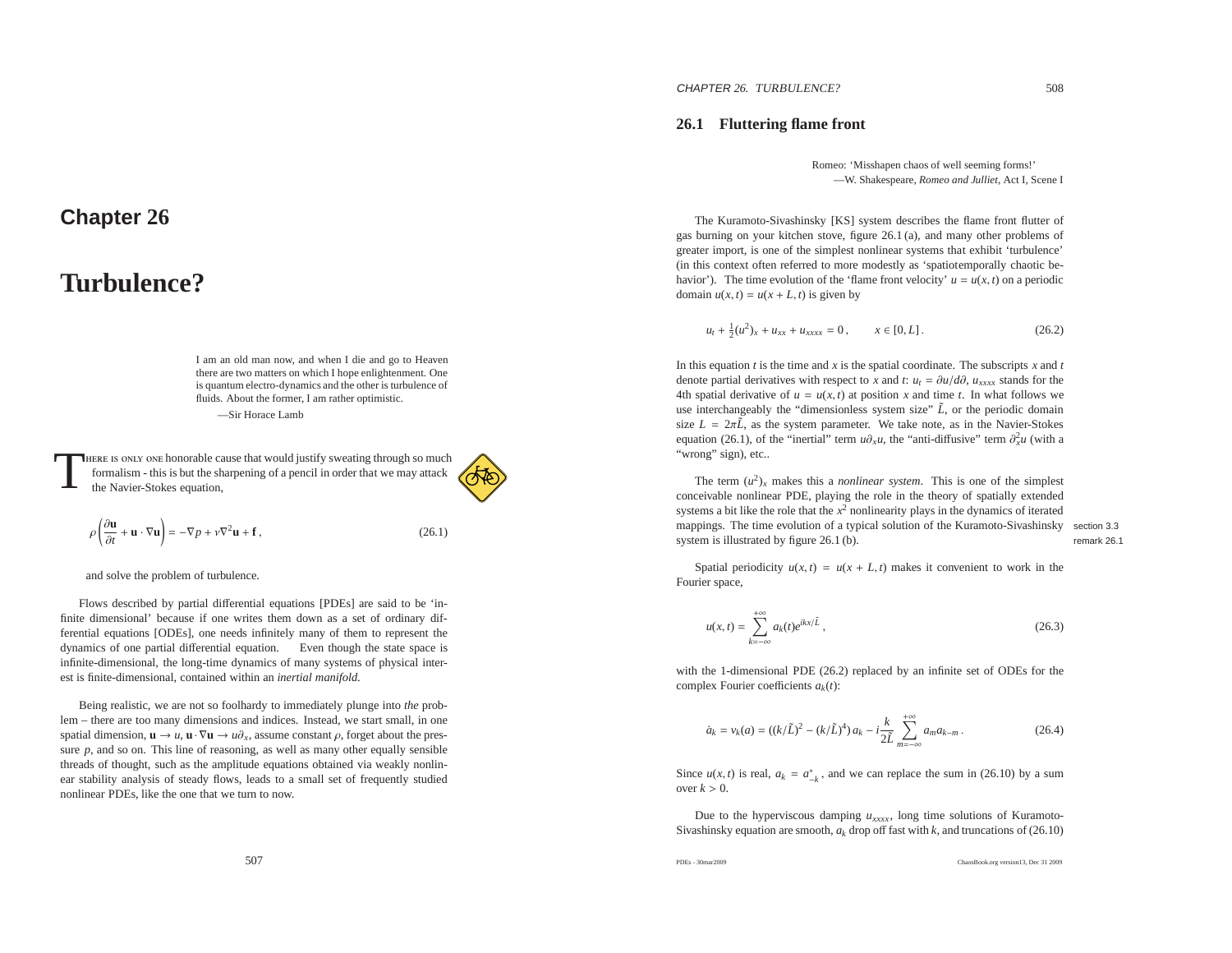**Figure 26.1:** (a) Kuramoto-Sivashinsky dynamics visualized as the Bunsen burner flame flutter, with  $u = u(x, t)$  the "velocity of the flame front" at position *<sup>x</sup>* and time *<sup>t</sup>*. (b) <sup>A</sup> typical "turbulent" solution of the Kuramoto-Sivashinsky equation, system size  $L = 88.86$ . The color (gray scale) indicates the value of *<sup>u</sup>* at <sup>a</sup> <sup>g</sup>iven position and instant in time. The *<sup>x</sup>* coordinate is scaled with the most unstable wavelength  $2\pi \sqrt{2}$ , which is approximately also the mean wavelength of the turbulent flow. The dynamics is typical of <sup>a</sup> large system, in this case approximately 10 mean wavelengthswide. (from ref. [26.14])



to *N* terms,  $16 \le N \le 128$ , yield highly accurate solutions for system sizes considered here. Robustness of the Fourier representation of KS as <sup>a</sup> function of the number of modes kept in truncations of (26.10) is, however, <sup>a</sup> subtle issue. Adding an extra mode to <sup>a</sup> truncation of the system introduces <sup>a</sup> small perturbation. However, this can (and often will) throw the dynamics into <sup>a</sup> different asymptotic state. A chaotic attractor for  $N = 15$  can collapse into an attractive period-3 cycle for  $N = 16$ , and so on. If we compute, for example, the Lyapunov exponent  $\lambda(\tilde{L}, N)$ for a strange attractor of the system (26.10), there is no reason to expect  $\lambda(\tilde{L}, N)$ to smoothly converge to a limit value  $\lambda(\tilde{L}, \infty)$  as  $N \to \infty$ , because of the lack of structural stability both as a function of truncation  $N$ , and the system size  $\tilde{L}$ . The topology is more robust for  $\tilde{L}$  windows of transient turbulence, where the system can be structurally stable, and it makes sense to compute Lyapunov exponents, escape rates, etc., for the repeller, i.e., the closure of the set of all unstable periodicorbits.

*u(x,t)*

Spatial representations of PDEs (such as the 3*d* snapshots of velocity and vorticity fields in Navier-Stokes) <sup>o</sup>ffer little insight into detailed dynamics of low-*Re* flows. Much more illuminating are the state space representations.

The objects explored in this paper: equilibria and short periodic orbits, arerobust both under mode truncations and small system parameter  $\tilde{L}$  changes.

#### **26.1.1 Scaling and symmetries**

The Kuramoto-Sivashinsky equation (26.2) is space translationally invariant, timetranslationally invariant, and invariant under reflection  $x \to -x$ ,  $u \to -u$ .

Comparing  $u_t$  and  $(u^2)_x$  terms we note that *u* has dimensions of  $[x]/[t]$ , hence *u* is the "velocity," rather than the "height" of the flame front. Indeed, the Kuramoto-Sivashinsky equation is Galilean invariant: if  $u(x, t)$  is a solution, then  $v + u(x + t)$ 

ChaosBook.org version13, Dec <sup>31</sup> <sup>2009</sup>

2*vt*, *<sup>t</sup>*), with *<sup>v</sup>* an arbitrary constant velocity, is also <sup>a</sup> solution. Without loss of generality, in our calculations we shall work in the mean zero velocity frame

$$
\int dx u = 0. \tag{26.5}
$$

In terms of the system size *<sup>L</sup>*, the only length scale available, the dimensions of terms in (26.2) are  $[x] = L$ ,  $[t] = L^2$ ,  $[u] = L^{-1}$ ,  $[v] = L^2$ . Scaling out the "viscosity" <sup>ν</sup>

$$
x \to xv^{\frac{1}{2}}, \quad t \to tv, \quad u \to uv^{-\frac{1}{2}},
$$

brings the Kuramoto-Sivashinsky equation (26.2) to <sup>a</sup> non-dimensional form

$$
u_t = (u^2)_x - u_{xx} - u_{xxxx}, \qquad x \in [0, Lv^{-\frac{1}{2}}] = [0, 2\pi \tilde{L}].
$$
 (26.6)

In this way we trade in the "viscosity" <sup>ν</sup> and the system size *<sup>L</sup>* for <sup>a</sup> single dimensionless system size parameter

$$
\tilde{L} = L/(2\pi \sqrt{\nu})\tag{26.7}
$$

which plays the role of <sup>a</sup> "Reynolds number" for the Kuramoto-Sivashinsky system.

In the literature sometimes *<sup>L</sup>* is used as the system parameter, with <sup>ν</sup> fixed to 1, and at other times  $\nu$  is varied with *L* fixed to either 1 or  $2\pi$ . To minimize confusion, in what follows we shall state results of all calculations in units of dimensionless system size  $\tilde{L}$ . Note that the time units also have to be rescaled; for example, if *T*<sup>\*</sup><sub>*p*</sub> is a period of a periodic solution of (26.2) with a given  $\nu$  and  $L = 2\pi$ , then the corresponding solution of the non-dimensionalized (26.6) has period

$$
T_p = T_p^* / \nu. \tag{26.8}
$$

#### **26.1.2 Fourier space representation**

Spatial periodic boundary condition  $u(x, t) = u(x + 2\pi \tilde{L}, t)$  makes it convenient to work in the Fourier space,

$$
u(x,t) = \sum_{k=-\infty}^{+\infty} b_k(t) e^{ikx/\tilde{L}}.
$$
 (26.9)

PDEs - 30mar2009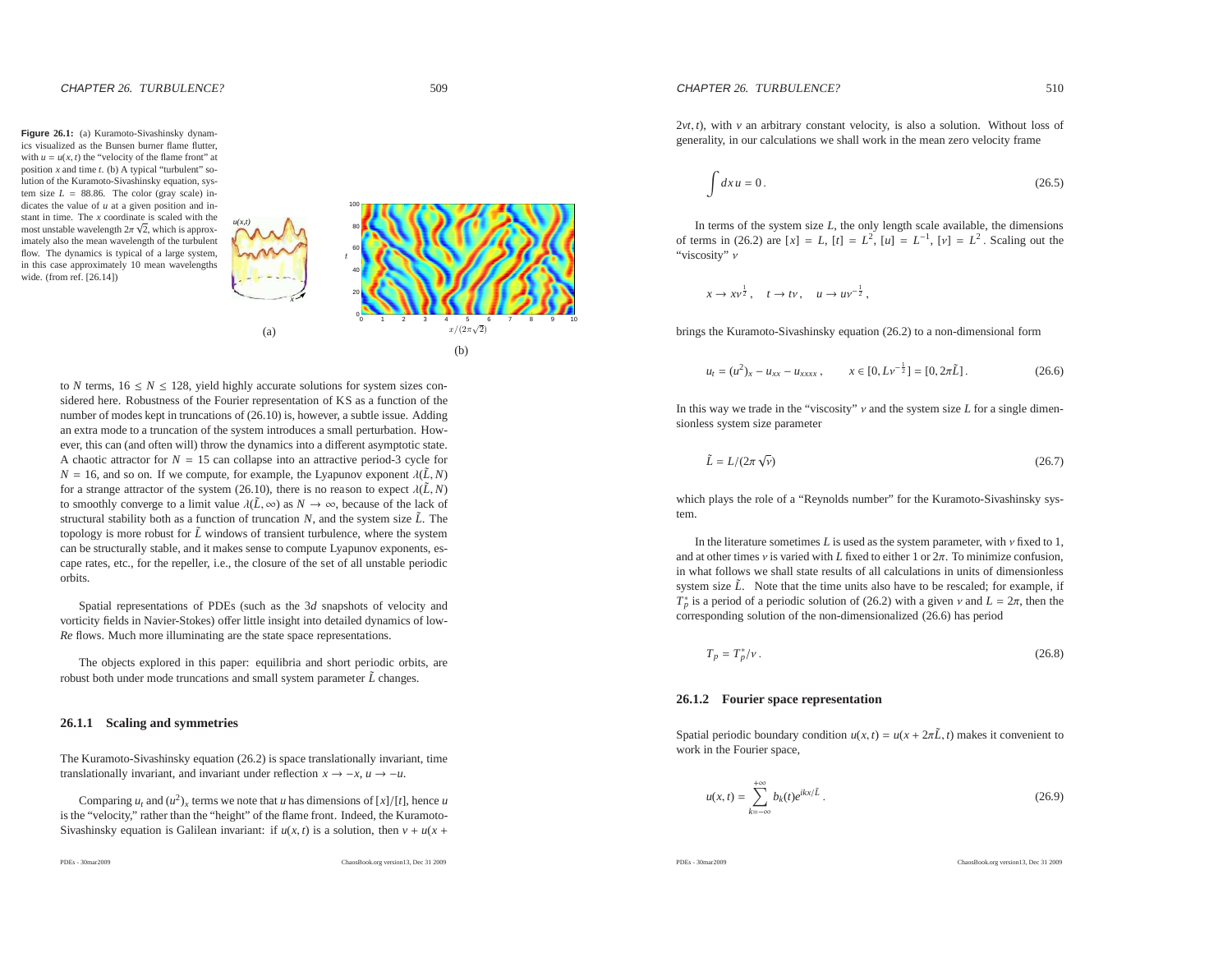with (26.6) replaced by an infinite tower of ODEs for the Fourier coefficients:

$$
\dot{b}_k = (k/\tilde{L})^2 \left( 1 - (k/\tilde{L})^2 \right) b_k + i(k/\tilde{L}) \sum_{m = -\infty}^{+\infty} b_m b_{k-m} \,. \tag{26.10}
$$

This is the infinite set of ordinary differential equations promised in this chapter'sintroduction.

Since  $u(x, t)$  is real,  $b_k = b_{-k}^*$ , so we can replace the sum over *m* in (26.10) by a sum over  $m > 0$ . As  $b_0 = 0$ ,  $b_0$  is a conserved quantity, in our calculations fixed to  $b_0 = 0$  by the vanishing mean  $\langle u \rangle$  condition (26.5) for the front velocity.

**Example 26.1 Kuramoto-Sivashinsky antisymmetric subspace:** The Fourier coefficients *<sup>b</sup><sup>k</sup>* are in general complex numbers. We can isolate the antisymmetric subspace  $u(x, t) = -u(-x, t)$  by considering the case of  $b_k$  pure imaginary,  $b_k = ia_k$ , where *ak* <sup>=</sup> <sup>−</sup>*a*−*<sup>k</sup>* are real, with the evolution equations

$$
\dot{a}_k = (k/L)^2 \left( 1 - (k/L)^2 \right) a_k - (k/L) \sum_{m = -\infty}^{+\infty} a_m a_{k-m} \,. \tag{26.11}
$$

By picking this subspace we eliminate the continuous translational symmetry from our considerations; that is not an option for an experimentalist, but will do for our purposes. In the antisymmetric subspace the translational invariance of the full system reduces to the invariance under discrete translation by half <sup>a</sup> spatial period *<sup>L</sup>*. In the Fourier representation (26.11) this corresponds to invariance under

 $a_{2m} \to a_{2m}, a_{2m+1} \to -a_{2m+1}$  . (26.12)

The antisymmetric condition amounts to imposing *<sup>u</sup>*(0, *<sup>t</sup>*) <sup>=</sup> <sup>0</sup> boundary condition.

### **26.2 Infinite-dimensional flows: Numerics**

The computer is not <sup>a</sup> mere mathematical excrescence, useful for technological ends. Rather, I believe that it is <sup>a</sup> meta-development that might very well change whatmathematics is considered to be. — P. J. Davis [26.1]

The trivial solution  $u(x, t) = 0$  is an equilibrium point of (26.2), but that is basically all we know as far as useful analytical solutions are concerned. To develop someintuition about the dynamics we turn to numerical simulations.

How are solutions such as figure 26.1 (b) computed? The salient feature of such partial differential equations is <sup>a</sup> theorem saying that for state space contracting flows, the asymptotic dynamics is describable by <sup>a</sup> *finite* set of "inertial

**Figure 26.2:** Spatiotemporally periodic solution  $u_0(x, t)$ , with period  $T_0 = 30.0118$ . The antisymmetric subspace,  $u(x, t) = -u(-x, t)$ , so we plot  $x \in [0, L/2]$ . System size  $\tilde{L} = 2.89109$ ,  $N = 16$  Fourier modes truncation. (From ref. [26.5])



manifold" ordinary differential equations. How you solve the equation (26.2) numerically is up to you. Here are some options:

**Discrete mesh:** You can divide the *<sup>x</sup>* interval into <sup>a</sup> sufficiently fine discrete grid of *N* points, replace space derivatives in (26.2) by approximate discrete derivatives, and integrate <sup>a</sup> finite set of first order differential equations for the discretizedspatial components  $u_j(t) = u(jL/N, t)$ , by any integration routine you trust.

**Fourier modes:** You can integrate numerically the Fourier modes (26.10), truncating the ladder of equations to a finite number of modes *N*, i.e., set  $a_k = 0$  for  $k > N$ . In the applied mathematics literature more sophisticated variants of such exercise 2.6 truncations are called *G¨alerkin truncations*, or *G¨alerkin projections*. You need to worry about "stiffness" of the equations and the stability of your integrator. For the parameter values explored in this chapter, truncations *<sup>N</sup>* in range <sup>16</sup> to <sup>64</sup> yields sufficient accuracy.

**Pseudo-spectral methods:** You can mix the two methods, exploiting the spee<sup>d</sup>of Fast Fourier Transforms.

**Example 26.2 Kuramoto-Sivashinsky simulation, antisymmetric subspace:** To get started, we set <sup>ν</sup> <sup>=</sup> <sup>0</sup>.029910, *<sup>L</sup>* <sup>=</sup> <sup>2</sup><sup>π</sup> in the Kuramoto-Sivashinsky equation (26.2), or, equivalently, <sup>ν</sup> <sup>=</sup> <sup>1</sup>, *<sup>L</sup>* <sup>=</sup> <sup>36</sup>.<sup>33052</sup> in the non-dimensionalized (26.6). Consider the antisymmetric subspace (26.11), so the non-dimensionalized system size is  $\tilde{L}$  =  $L/4\pi$  = 2.89109. Truncate (26.11) to  $0 \le k \le 16$ , and integrate an arbitrary initial condition. Let the transient behavior settle down.

Why this  $\tilde{L}$ ? For this system size  $\tilde{L}$  the dynamics appears to be chaotic, as far as can be determined numerically. Why  $N = 16$ ? In practice one repeats the same calculation at different truncation cutoffs *<sup>N</sup>*, and makes sure that the inclusion of additional modes has no effect within the desired accuracy. For this system size *<sup>N</sup>* <sup>=</sup> <sup>16</sup> suffices.

Once <sup>a</sup> trajectory is computed in Fourier space, we can recover and plot the corresponding spatiotemporal pattern *<sup>u</sup>*(*<sup>x</sup>*, *<sup>t</sup>*) over the configuration space using (26.9), as in figure 26.1 (b) and figure 26.2. Such patterns give us <sup>a</sup> qualitative picture of the flow, but no detailed dynamical information; for that, tracking the evolution in <sup>a</sup> highdimensional state space, such as the space of Fourier modes, is much more informative.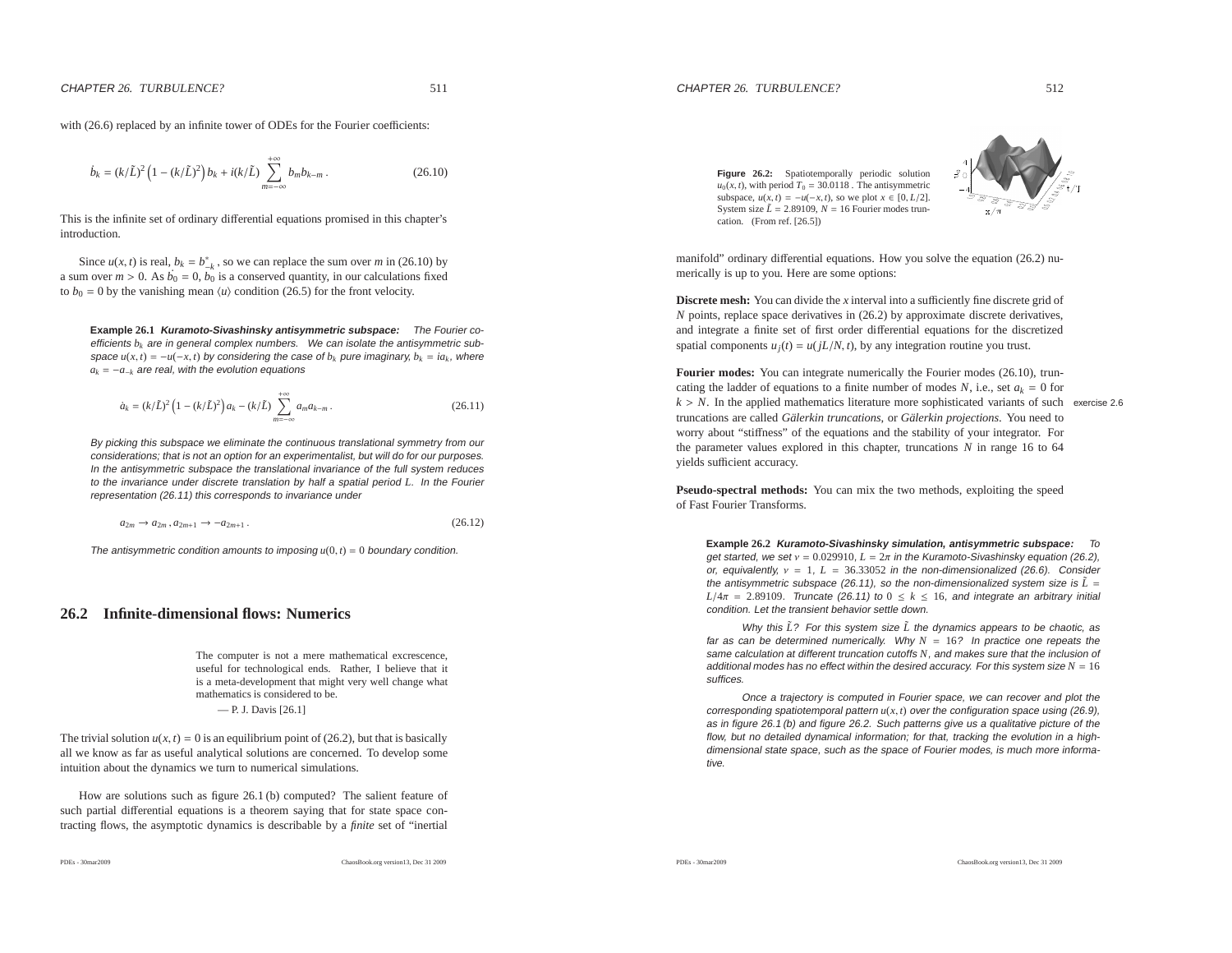-3

-2.5-2

*a*4

-0.5

*a*1

0.5 $\sim$   $\sim$   $\sim$   $\sim$   $\sim$ -0.10.10.2

 $3! / 2^{0.3}$ 

*a*2

**Figure 26.3:** Projections of <sup>a</sup> typical 16 dimensional trajectory onto different 3dimensional subspaces, coordinates (a)  $\{a_1, a_2, a_3\}$ , (b)  $\{a_1, a_2, a_4\}$ . System size  $\tilde{L} = 2.89109, N = 16$ Fourier modes truncation. (From ref. [26.5].)

## **26.3 Visualization**

The ultimate goal, however, must be <sup>a</sup> rational theory of statistical hydrodynamics where [· · ·] properties of turbulent flow can be mathematically deduced from the fundamental equations of hydromechanics. —E. Hopf

0.5 $\sim$   $\sim$   $\sim$   $\sim$ -0.10.10.2

0.3

*a*2

The problem with high-dimensional representations, such as truncations of the infinite tower of equations (26.10), is that the dynamics is difficult to visualize. The best we can do without much programming is to examine the trajectory's section 26.3projections onto any three axes  $a_i$ ,  $a_j$ ,  $a_k$ , as in figure 26.3.

-0.5

*a*1

-1.5

-1-0.50.5

*a*3

The question is: how is one to look at such <sup>a</sup> flow? It is not clear that restrictingthe dynamics to a Poincaré section necessarily helps - after all, a section reduces <sup>a</sup> (*d* <sup>+</sup> 1)-dimensional flow to <sup>a</sup> *<sup>d</sup>*-dimensional map, and how much is gained by replacing <sup>a</sup> continuous flow in 16 dimensions by <sup>a</sup> set of points in <sup>15</sup> dimensions? The next example illustrates the utility of visualization of dynamics by means ofPoincaré sections.

**Example 26.3 Kuramoto-Sivashinsky Poincare return maps: ´** Consider the Kuramoto-Sivashinsky equation in the *<sup>N</sup>* Fourier modes representation. We pick (arbitrarily) the hyperplane  $a_1 = 0$  as the Poincaré section, and integrate (26.10) with  $a_1 = 0$ , and an arbitrary initial point  $(a_2, \ldots, a_N)$ . When the flow crosses the  $a_1 = 0$ <br>byperplane in the same direction as initially the initial point is mapped into  $(a' = a') =$ hyperplane in the same direction as initially, the initial point is mapped into  $(a'_1, \ldots, a'_N)$  =  $\mathcal{O}\left(a'_{2}, \ldots a'_{N}\right) = 0$ *<sup>P</sup>*(*<sup>a</sup>*2, . . . , *<sup>a</sup>N*). This defines *<sup>P</sup>*, the Poincare return map (3.1) of the ´ (*<sup>N</sup>* <sup>−</sup> 1)-dimensional  $a_1 = 0$  hyperplane into itself.

Figure 26.4 is <sup>a</sup> typical result. We have picked - again arbitrarily - <sup>a</sup> subspacesuch as  $a_6(n+1)$  vs.  $a_6(n)$  in order to visualize the dynamics. While the topology of the attractor is still obscure, one thing is clear: even though the flow state space is infinitedimensional, the attractor is finite and thin, barely thicker than <sup>a</sup> line.

The above example illustrates why a Poincaré section gives a more informative snapshot of the flow than the full flow portrait. While no fine structure is discernible in the full state space flow portraits of the Kuramoto-Sivashinsky dynamics, figure 26.3, the Poincaré return map figure 26.4 reveals the fractal structure in the asymptotic attractor.

ChaosBook.org version13, Dec <sup>31</sup> <sup>2009</sup>

CHAPTER 26. TURBULENCE? 514

**Figure 26.4:** The attractor of the Kuramoto-Sivashinsky system  $(26.10)$ , plotted as the  $a<sub>6</sub>$  component of the  $a_1 = 0$  Poincaré section return map. Here 10,000 Poincaré section returns of a typical trajectory are plotted. Also indicated are the periodic points 0, 1, 01 and 10. System size  $\tilde{L} = 2.89109$ ,  $N = 16$  Fourier modes truncation. (From ref. [26.5].)



In order to find <sup>a</sup> better representation of the dynamics, we now turn to itstopological invariants.

## **26.4 Equilibria of equilibria**

(Y. Lan and P. Cvitanović)

The set of equilibria and their stable / unstable manifolds form the coarsest topological framework for organizing state space orbits.

The equilibrium condition  $u_t = 0$  for the Kuramoto-Sivashinsky equation PDE  $(26.6)$  is the ODE

$$
(u^2)_x - u_{xx} - u_{xxxx} = 0
$$

which can be analyzed as <sup>a</sup> dynamical system in its own right. Integrating oncewe get

$$
u^2 - u_x - u_{xxx} = c \,, \tag{26.13}
$$

where *<sup>c</sup>* is an integration constant whose value strongly influences the nature of the solutions. Written as <sup>a</sup> 3-dimensional dynamical system with spatial coordinate *<sup>x</sup>* playing the role of "time," this is <sup>a</sup> volume preserving flow

$$
u_x = v, \qquad v_x = w, \qquad w_x = u^2 - v - c, \tag{26.14}
$$

with the "time" reversal symmetry,

$$
x \to -x, \quad u \to -u, \quad v \to v, \quad w \to -w.
$$

PDEs - 30mar2009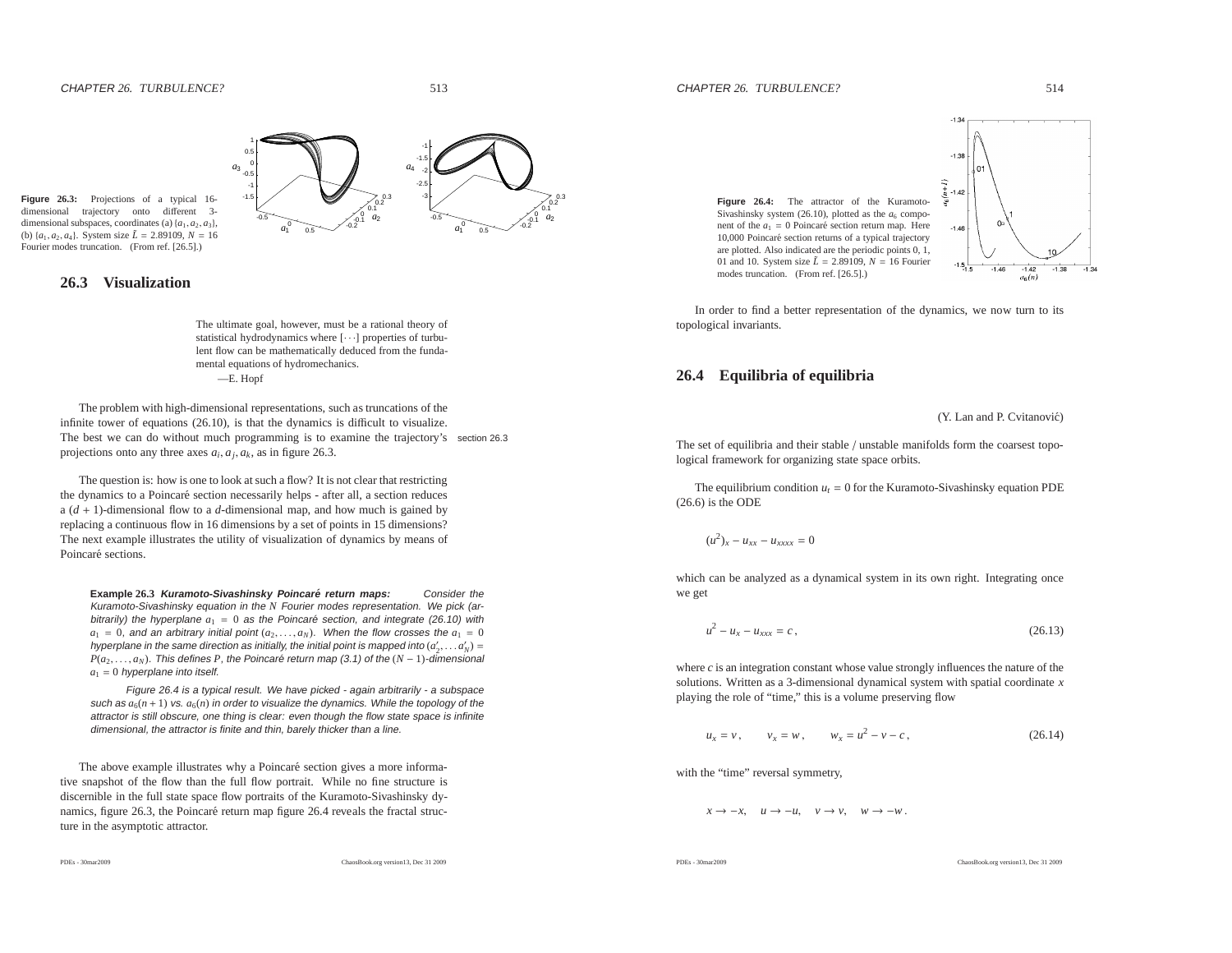CHAPTER 26. TURBULENCE? 515

**Figure 26.5:** The non–wandering set under study appears to consist of three patches: the left par<sup>t</sup> $(S_L)$ , the center part  $(S_C)$  and the right part  $(S_R)$ , each centered around an unstable equilibrium: (a) central *C*<sup>1</sup> equilibrium, (b) side *<sup>R</sup>*<sup>1</sup> equilibrium onthe interval  $[0, L]$ .  $(a)$ 



section 18.2

Finite dimensionality of the inertial manifold bounds the size of Fourier components of all solutions. On <sup>a</sup> finite-dimensional compac<sup>t</sup> manifold, an analytic function can only have <sup>a</sup> finite number of zeros. So, the equilibria, i.e., the zerosof <sup>a</sup> smooth velocity field on the inertial manifold, are finitely many.

For <sup>a</sup> sufficiently small *L* the number of equilibria is small, mostly concentrated on the low wave number end of the Fourier spectrum. These solutions maybe obtained by solving the truncated versions of (26.15).

#### **Example 26.4 Some Kuramoto-Sivashinsky equilibria:**

## **26.5 Why does <sup>a</sup> flame front flutter?**

I understood every word. —Fritz Haake

We start by considering the case where  $a_q$  is an equilibrium point (2.8). Expanding around the equilibrium point  $a_q$ , and using the fact that the matrix  $\mathbf{A} =$  $A(a_q)$  in (4.2) is constant, we can apply the simple formula (4.31) also to the Jacobian matrix of an equilibrium point of <sup>a</sup> PDE,

$$
J^t(a_q) = e^{\mathbf{A}t} \qquad \mathbf{A} = \mathbf{A}(a_q).
$$

**Example 26.5 Stability matrix, antisymmetric subspace:** The Kuramoto-Sivashinsky flat flame front *<sup>u</sup>*(*<sup>x</sup>*, *<sup>t</sup>*) <sup>=</sup> <sup>0</sup> is an equilibrium point of (26.2). The stability matrix (4.3) follows from (26.10)

$$
A_{kj}(a) = \frac{\partial v_k(a)}{\partial a_j} = ((k/\tilde{L})^2 - (k/\tilde{L})^4)\delta_{kj} - 2(k/\tilde{L})a_{k-j}.
$$
 (26.16)

For the  $u(x, t) = 0$  equilibrium solution the stability matrix is diagonal, and – as in (4.16)  $-$  so is the Jacobian matrix  $J_{kj}^t(0) = \delta_{kj} e^{((k/\tilde{L})^2 - (k/\tilde{L})^4)t}$ .

PDEs - 30mar2009

ChaosBook.org version13, Dec <sup>31</sup> <sup>2009</sup>

From (26.14) we see that

$$
(u+w)_x=u^2-c.
$$

If  $c < 0$ ,  $u + w$  increases without bound with  $x \to \infty$ , and every solution escapes to infinity. If  $c = 0$ , the origin  $(0, 0, 0)$  is the only bounded solution.

For *<sup>c</sup>* <sup>&</sup>gt; <sup>0</sup> there is much *<sup>c</sup>*-dependent interesting dynamics, with complicated fractal sets of bounded solutions. The sets of the solutions of the equilibrium condition (26.14) are themselves in turn organized by the equilibria of the equilibrium condition, and the connections between them. For *<sup>c</sup>* <sup>&</sup>gt; <sup>0</sup> the equilibrium points of (26.14) are *c*<sub>+</sub> = ( $\sqrt{c}$ , 0, 0) and *c*<sub>−</sub> = ( $-\sqrt{c}$ , 0, 0). Linearization of the flow around *c*<sub>+</sub> yields Floquet multipliers  $[2\lambda, -\lambda \pm i\theta]$  with

$$
\lambda = \frac{1}{\sqrt{3}} \sinh \phi, \qquad \theta = \cosh \phi,
$$

and  $\phi$  fixed by sinh  $3\phi = 3\sqrt{3c}$ . Hence  $c_+$  has a 1-dimensional unstable manifold and a 2-dimensional stable manifold along which solutions spiral in. By the  $x \rightarrow$  <sup>−</sup>*x* "time reversal" symmetry, the invariant manifolds of *<sup>c</sup>*<sup>−</sup> have reversed stability properties.

The non–wandering set fo this dynamical system is quite pretty, and surprisingly hard to analyze. However, we do not need to explore the fractal set of the Kuramoto-Sivashinsky equilibria for infinite size system here; for <sup>a</sup> fixed system size *<sup>L</sup>* with periodic boundary condition, the only surviving equilibria are those with periodicity *<sup>L</sup>*. They satisfy the equilibrium condition for (26.10)

$$
(k/\tilde{L})^2 \left(1 - (k/\tilde{L})^2\right) b_k + i(k/\tilde{L}) \sum_{m = -\infty}^{+\infty} b_m b_{k-m} = 0.
$$
 (26.15)

Periods of spatially periodic equilibria are multiples of *<sup>L</sup>*. Every time *<sup>L</sup>*˜crosses aninteger value  $\tilde{L} = n$ , *n*-cell states are generated through pitchfork bifurcations. In the full state space they form an invariant circle due to the translational invariance of (26.6). In the antisymmetric subspace considered here, they corresponds to twopoints, half-period translates of each other of the form

$$
u(x,t) = -2\sum_{k} b_{kn} \sin(knx),
$$

where  $b_{kn} \in \mathbb{R}$ .

For any fixed period *<sup>L</sup>* the number of spatially periodic solutions is finite up to <sup>a</sup> spatial translation. This observation can be heuristically motivated as follows.

PDEs - 30mar2009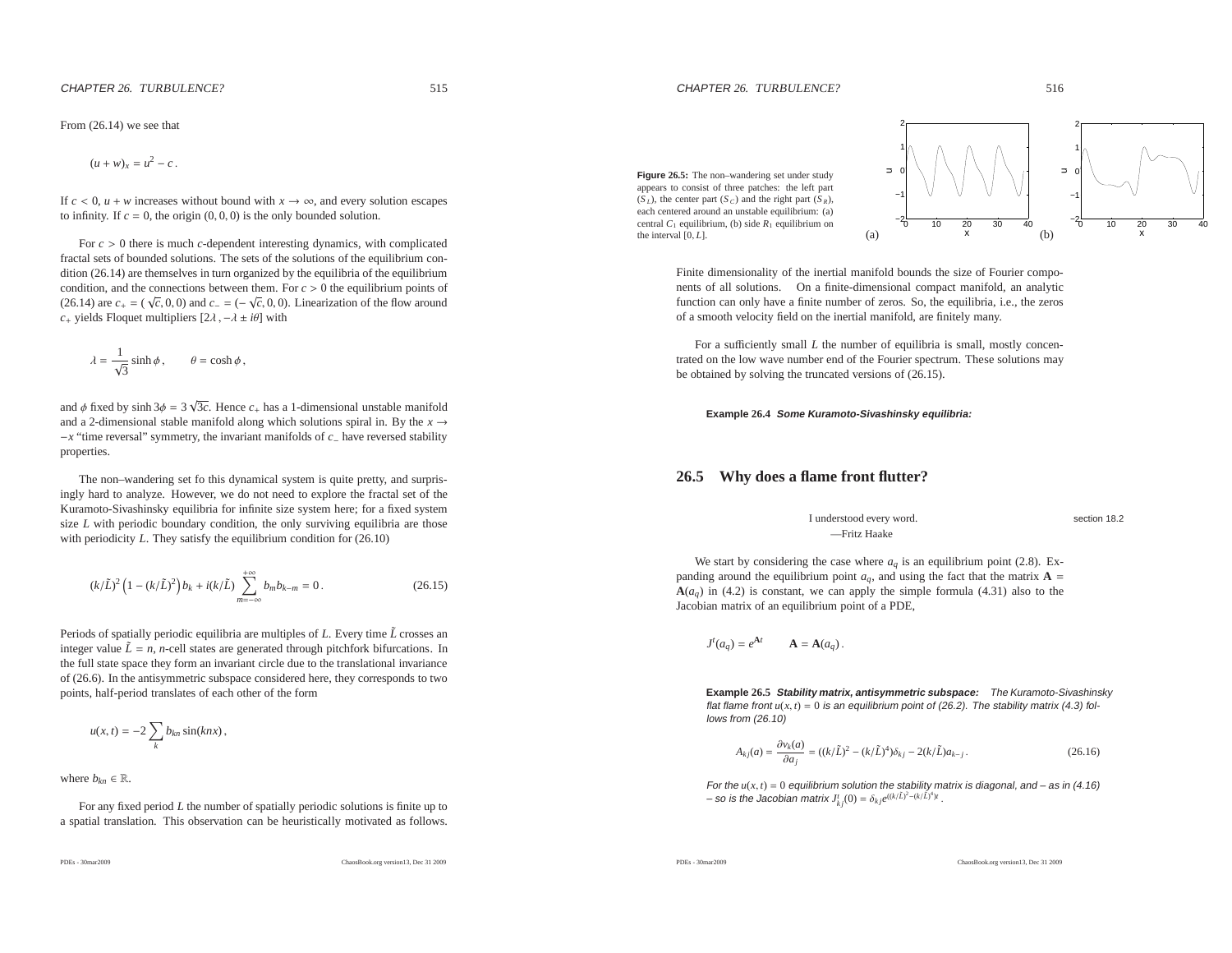**Figure 26.6:** Lyapunov exponents  $\lambda_{\overline{1},k}$  versus *k* for the least unstable spatio-temporally periodic orbit 1 of the Kuramoto-Sivashinsky system, compared with the Floquet exponents of the  $u(x, t) = 0$  stationary solution,  $\lambda_k = k^2 - \nu k^4$ . The eigenvalue  $\lambda_{\bar{1},k}$  for  $k \ge 8$  falls below the numerical accuracy of integration and are notmeaningful. The cycle  $\overline{1}$  was computed using methods of chapter 13. System size  $\tilde{L} = 2.89109$ ,  $N = 16$ Fourier modes truncation. (From ref. [26.5]) $\overline{60}$ 



For  $\tilde{L}$  < 1,  $u(x, t) = 0$  is the globally attractive stable equilibrium. As the system size  $\tilde{L}$  is increased, the "flame front" becomes increasingly unstable and turbulent, the dynamics goes through <sup>a</sup> rich sequence of bifurcations on which weshall not dwell here.

The long wavelength perturbations of the flat-front equilibrium are linearly unstable, while all short wavelength perturbations are strongly contractive. The high *<sup>k</sup>* eigenvalues, corresponding to rapid variations of the flame front, decay so fast that the corresponding eigen-directions are physically irrelevant. To illustrate the rapid contraction in the non-leading eigen-directions we <sup>p</sup>lot in figure 26.6 the eigenvalues of the equilibrium in the unstable regime, for relatively small system size, and compare them with the Floquet multipliers of the least unstable cycle for the same system size. The equilibrium solution is very unstable, in 5 eigendirections, the least unstable cycle only in one. Note that for  $k > 7$  the rate of contraction is so strong that higher eigen-directions are numerically meaningless for either solution; even though the flow is infinite-dimensional, the attracting setmust be rather thin.

While in general for  $\tilde{L}$  sufficiently large one expects many coexisting attrac tors in the state space,in numerical studies most random initial conditions settleconverge to the same chaotic attractor.

From (26.10) we see that the origin  $u(x, t) = 0$  has Fourier modes as the linear stability eigenvectors. When  $|k| \in (0, \tilde{L})$ , the corresponding Fourier modes are unstable. The most unstable modes has  $|k| = L/\sqrt{2}$  and defines the scale of basic building blocks of the spatiotemporal dynamics of the Kuramoto-Sivashinskyequation in large system size limit.

Consider now the case of initial  $a_k$  sufficiently small that the bilinear  $a_m a_{k-m}$  terms in (26.10) can be neglected. Then we have <sup>a</sup> set of decoupled linear equations for  $a_k$  whose solutions are exponentials, at most a finite number for which  $k^2 > v^2$  is growing with time, and infinitely many with  $v^2 > k^2$  decaying in time. The growth of the unstable long wavelengths (low  $|k|$ ) excites the short wavelengths through the  $a_ma_{k-m}$  nonlinear term in (26.10). The excitations thus transferred are dissipated by the strongly damped short wavelengths, and <sup>a</sup> "chaoticequilibrium" can emerge. The very short wavelengths  $|k| \gg 1/\sqrt{v}$  remain small<br>for all times, but the intermediate wavelengths of order  $|k| = 1/\sqrt{v}$  play an imfor all times, but the intermediate wavelengths of order  $|k| \sim 1/\sqrt{\nu}$  play an important role in maintaining the dynamical equilibrium. As the damping parameter

**Table 26.1:** Important Kuramoto-Sivashinsky equilibria: the first few Floquet exponents

| $0.04422 + i 0.26160$<br>$-0.255 + i 0.431$<br>$0.01135 \pm i 0.79651$<br>$-0.215 + i 0.549$<br>$R_1$<br>T<br>$-0.07 + i 0.645$<br>0.25480<br>$-0.264$ | $\mu^{(1)} \pm i \omega^{(1)}$ | $\mu^{(2)} \pm i \omega^{(2)}$ | $\mu^{(3)} \pm i \omega^{(3)}$ |
|--------------------------------------------------------------------------------------------------------------------------------------------------------|--------------------------------|--------------------------------|--------------------------------|
|                                                                                                                                                        |                                |                                | $-0.347 \pm i 0.463$           |
|                                                                                                                                                        |                                |                                | $-0.358 \pm i 0.262$           |
|                                                                                                                                                        |                                |                                |                                |

decreases, the solutions increasingly take on shock front character poorly represented by the Fourier basis, and many higher harmonics may need to be kept intruncations of (26.10).

Hence, while one may truncate the high modes in the expansion (26.10), care has to be exercised to ensure that no modes essential to the dynamics are choppedaway.

In other words, even though our starting point (26.2) is an infinite-dimensional dynamical system, the asymptotic dynamics unfolds on <sup>a</sup> finite-dimensional attracting manifold, and so we are back on the familiar territory of sect. 2.2: the theory of <sup>a</sup> finite number of ODEs applies to this infinite-dimensional PDE aswell.

We can now start to understand the remark on page 42 that for infinite dimensional systems time reversibility is not an option: evolution forward in time strongly damps the higher Fourier modes. There is no turning back: if we reverse the time, the infinity of high modes that contract strongly forward in time now explodes, instantly rendering evolution backward in time meaningless. As so much you are told about dynamics, this claim is also wrong, in <sup>a</sup> subtle way: if the initial  $u(x, 0)$  is *in* the non–wandering set (2.2), the trajectory is well defined both forward and backward in time. For practical purposes, this subtlety is not of much use, as any time-reversed numerical trajectory in <sup>a</sup> finite-mode truncationwill explode very quickly, unless special precautions are taken.

**When is an equilibrium important?** There are two kinds of roles equilibria play:

*"Hole" in the natural measure*. The more unstable eigen-directions it has (forexample, the  $u = 0$  solution), the more unlikely it is that an orbit will recur in its neighborhood.

*unstable manifold of <sup>a</sup> "least unstable" equilibrium*. Asymptotic dynamics spends <sup>a</sup> large fraction of time in neighborhoods of <sup>a</sup> few equilibria with only <sup>a</sup>few unstable eigen-directions.

**Example 26.6 Stability of Kuramoto-Sivashinsky equilibria:**

PDEs - 30mar2009

spiraling out in <sup>a</sup> plane, all other directions contracting**Stability of "center" equilibrium**

PDEs - 30mar2009

ChaosBook.org version13, Dec <sup>31</sup> <sup>2009</sup>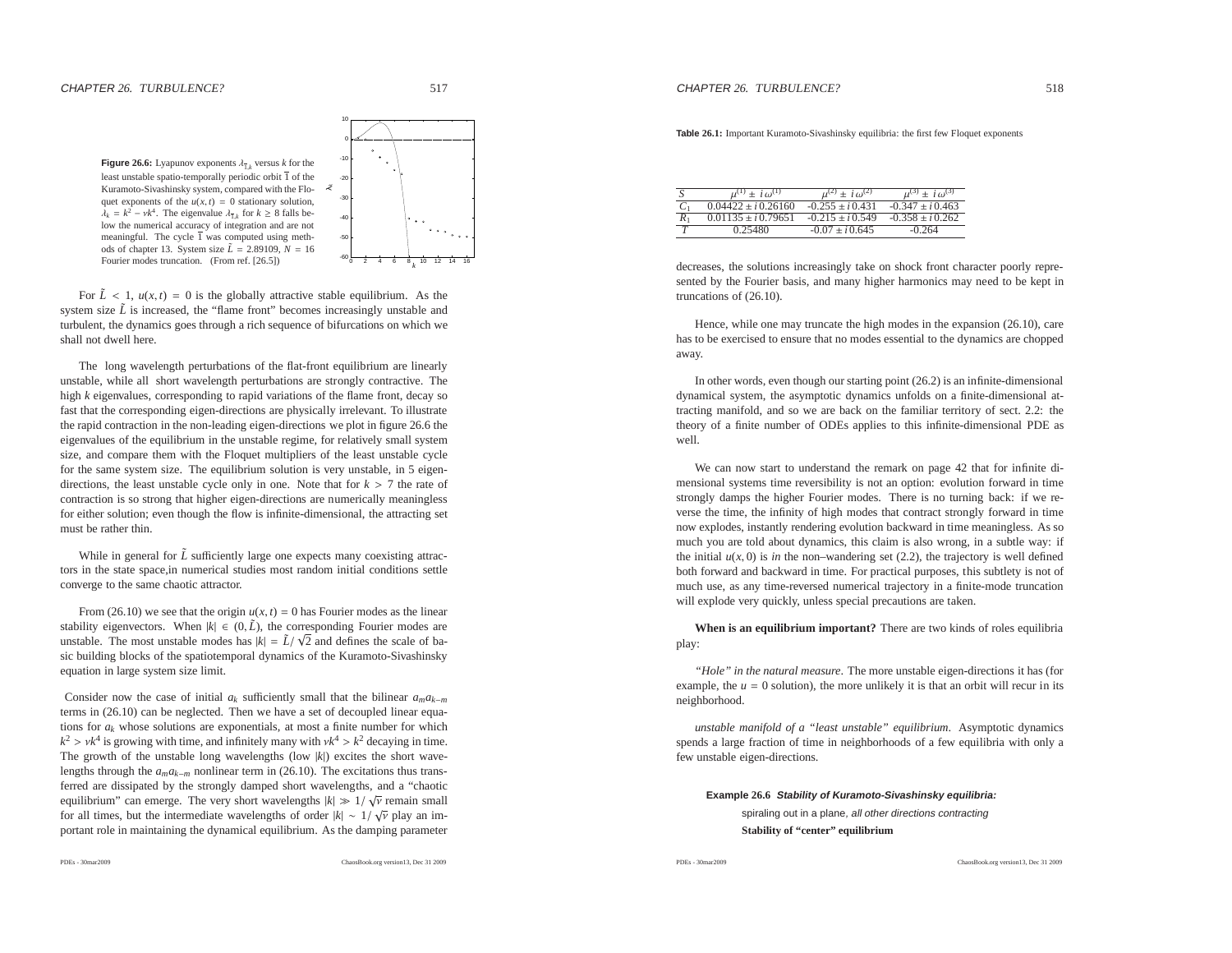

linearized Floquet exponents:

cated are the periodic points <sup>0</sup> and

**Figure** 26.7: The Poincaré return map of the Kuramoto-Sivashinsky system (26.10) figure 26.4, from the unstable manifold of the <sup>1</sup> fixed point to the

 $(\mu^{(1)} \pm i\,\omega^{(1)}, \mu^{(2)} \pm i\,\omega^{(2)}, \cdots) = (0.044 \pm i\,0.262\,,-0.255 \pm i\,0.431\,,\cdots)$ 

The plane spanned by  $\mu^{(1)} \pm i \omega^{(1)}$  eigenvectors rotates with angular period  $T \approx 2\pi/\omega^{(1)} = 24.02.$ 

<sup>a</sup> trajectory that starts near the *<sup>C</sup>*<sup>1</sup> equilibrium point spirals away per one rotation with multiplier  $\Lambda_{radial} \approx \exp(\mu^{(1)}T) = 2.9$ .

each Poincaré section return, contracted into the stable manifold by factor of  $\Lambda_2 \approx \exp(\mu^{(2)}T) = 0.002$ 

The local Poincaré return map is in practice 1 – *dimensional* 

## **26.6 Periodic orbits**

expanding eigenvalue of the least unstable spatio-temporally periodic orbit 1:  $\Lambda_1 = -2.0 \ldots$ 

*very thin Poincar´e section*thickness  $\propto$  least contracting eigenvalue  $\Lambda_2 = 0.007...$ 

15 – *dimensional* → 15 – *dimensional* Poincaré return map projection on the  $[a_6 \rightarrow a_6]$  Fourier component is not even  $1 \rightarrow 1$ .

## **26.7 Intrinsic parametrization**

Both in the Rössler flow of example 3.4, and in the Kuramoto-Sivashinsky system of example 26.3 we have learned that the attractor is very thin, but otherwise the return maps that we found were disquieting – neither figure 3.6 nor figure 26.4 appeared to be one-to-one maps. This apparen<sup>t</sup> loss of invertibility is an artifact of projection of higher-dimensional return maps onto lower-dimensional subspaces. As the choice of lower-dimensional subspace is arbitrary, the resulting snapshots of return maps look rather arbitrary, too. Other projections might look even lesssuggestive.

PDEs - 30mar2009

ChaosBook.org version13, Dec <sup>31</sup> <sup>2009</sup>

CHAPTER 26. TURBULENCE? 520

Such observations beg <sup>a</sup> question: Does there exist <sup>a</sup> "natural," intrinsicallyoptimal coordinate system in which we should plot of <sup>a</sup> return map?

As we shall now argue (see also sect. 13.1), the answer is yes: The intrinsic coordinates are given by the stable/unstable manifolds, and <sup>a</sup> return map should be plotted as <sup>a</sup> map from the unstable manifold back onto the immediate neighborhood of the unstable manifold.

Examination of numerical plots such as figure 26.3 suggests that <sup>a</sup> more thoughtful approach would be to find a coordinate transformation  $y = h(x)$  to a "center manifold," such that in the new, curvilinear coordinates large-scale dynamics takesplace in  $(y_1, y_2)$  coordinates, with exponentially small dynamics in  $y_3, y_4 \cdots$ . But - thinking is extra price - we do not know how to actually accomplish this.

Both in the example of the Rössler flow and of the Kuramoto-Sivashinsky system we sketched the attractors by running <sup>a</sup> long chaotic trajectory, and noted that the attractors are very thin, but otherwise the return maps that we plotted were disquieting – neither figure 3.6 nor figure 26.4 appeared to be 1-to-1 maps. In this section we show how to use such information to approximately locate cycles.

## **26.8 Energy budget**

The space average of a function  $a = a(x, t)$  on the interval  $L$ ,

$$
\langle a \rangle = \frac{1}{L} \int_0^L dx \, a(x, t), \tag{26.17}
$$

is in general time dependent. Its mean value is given by the time average

$$
\overline{a} = \lim_{t \to \infty} \frac{1}{t} \int_0^t d\tau \ \langle a \rangle = \lim_{t \to \infty} \frac{1}{tL} \int_0^t \int_0^L d\tau dx \, a(x, \tau).
$$
 (26.18)

The mean value  $\overline{a}$ ,  $a = a(u)$  evaluated on an equilibrium or relative equilibrium  $u(x, t) = u_q(x - ct)$  is

$$
a_q = \langle a \rangle_q \ . \tag{26.19}
$$

Evaluation of the infinite time average (26.18) on <sup>a</sup> function of <sup>a</sup> period *<sup>T</sup><sup>p</sup>* periodic orbit or relative periodic orbit  $u_p(x, t)$  requires only a single traversal of the periodic solution,

$$
a_p = \frac{1}{T_p} \int_0^{T_p} d\tau \langle a \rangle . \tag{26.20}
$$

PDEs - 30mar2009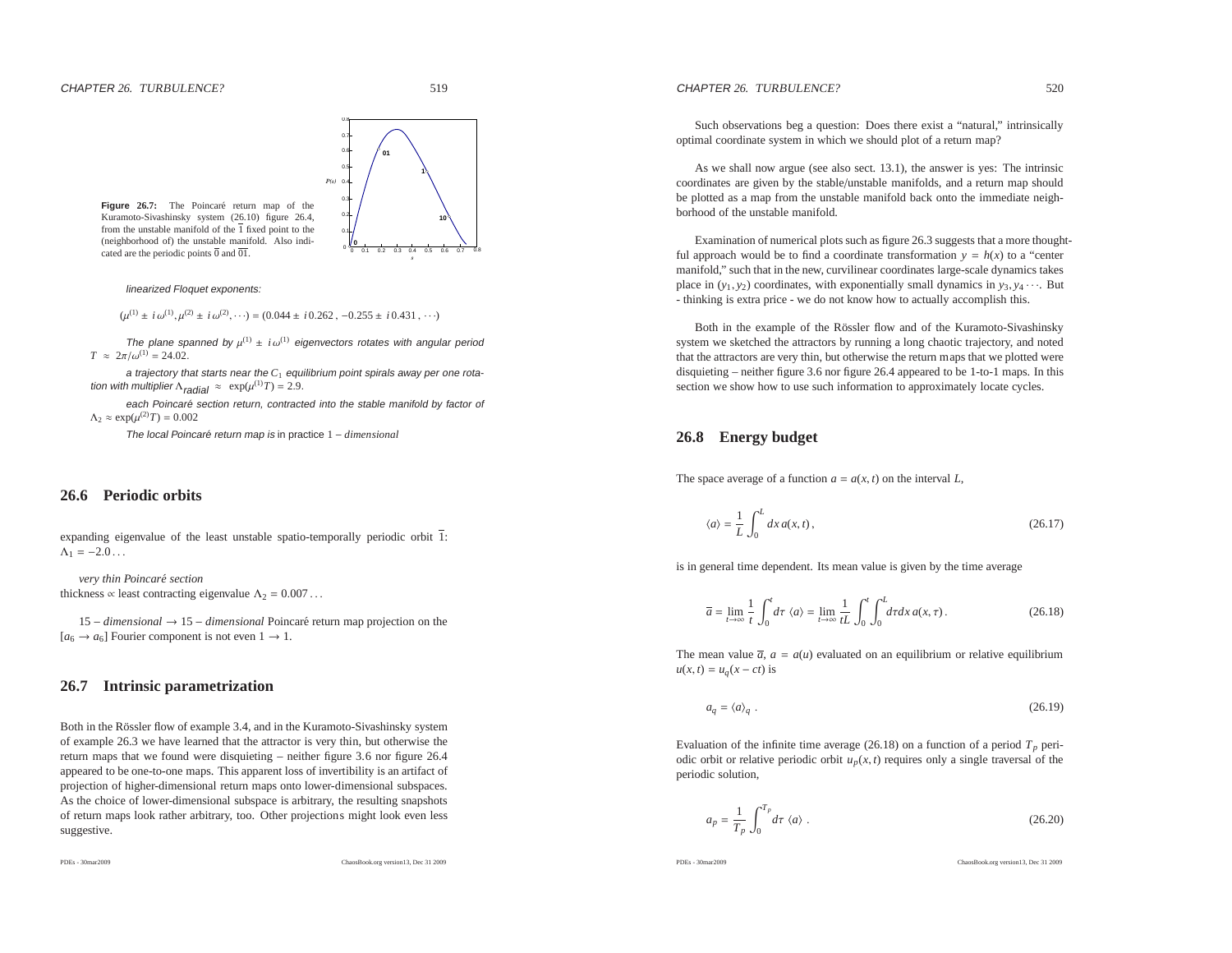$$
u_t = -V_x, \qquad V(x,t) = \frac{1}{2}u^2 + u_x + u_{xxx} \,. \tag{26.21}
$$

*u* is related to the "flame-front height"  $h(x, t)$  by  $u = h_x$ , so  $E$  can be interpreted as the mean energy density (26.22). So, even though KS is <sup>a</sup> phenomenologicalsmall-amplitude equation, the time-dependent quantity

$$
E = \frac{1}{L} \int_0^L dx \, V(x, t) = \frac{1}{L} \int_0^L dx \, \frac{u^2}{2} \tag{26.22}
$$

has <sup>a</sup> physical interpretation as the average "energy" density of the flame front. This analogy to the corresponding definition of the mean kinetic energy densityfor the Navier-Stokes will be useful in what follows.

The energy (26.22) is also the quadratic norm in the Fourier space,

$$
E = \sum_{k=1}^{\infty} E_k, \qquad E_k = \frac{1}{2} |a_k|^2. \tag{26.23}
$$

Take time derivative of the energy density (26.22), substitute (26.2) and integrate by parts. Total derivatives vanish by the spatial periodicity on the *<sup>L</sup>* domain:

$$
\dot{E} = \langle u_t u \rangle = -\left\langle \left( \frac{u^2}{2} + u u_x + u u_{xxx} \right)_x u \right\rangle
$$
  
=  $\left\langle +u_x \frac{u^2}{2} + (u_x)^2 + u_x u_{xxx} \right\rangle$ . (26.24)

For an equilibrium *<sup>E</sup>* is constant:

$$
\dot{E} = \left\langle \left( \frac{u^2}{2} + u_x + u_{xxx} \right) u_x \right\rangle = E \left\langle u_x \right\rangle = 0.
$$

The first term in (26.24) vanishes by integration by parts,  $\langle (u^3)_x \rangle = 3 \langle u_x u^2 \rangle = 0$ , and integrating the third term by parts yet again we get that the energy variation

$$
\dot{E} = \left\langle (u_x)^2 \right\rangle - \left\langle (u_{xx})^2 \right\rangle \tag{26.25}
$$

balances the KS equation (26.2) power pumped in by the anti-diffusion *<sup>u</sup>xx* against energy dissipated by the hypervicosity *<sup>u</sup>xxxx* .

In figure 26.8 we plot the power input  $\langle (u_x)^2 \rangle$  vs. dissipation  $\langle (u_{xx})^2 \rangle$  for all *L* <sup>=</sup> <sup>22</sup> equilibria and relative equilibria determined so far, several periodic orbits

ChaosBook.org version13, Dec <sup>31</sup> <sup>2009</sup>







**Figure 26.9:** *EQ*<sup>1</sup> (red), *EQ*<sup>2</sup> (green), *EQ*<sup>3</sup> (blue), connections from  $EQ_1$  to  $A(L/4)EQ_1$ (green), from  $A(L/4)EQ_1$  to  $EQ_1$  (yellow-green) and from  $EQ_3$  to  $A(L/4)EQ_1$  (blue), along with <sup>a</sup> generic long-time "turbulent" evolution (grey)for  $L = 22$ . Three different projections of the  $(E, \langle (u_x)^2 \rangle, \langle (u_{xx})^2 \rangle) - \langle (u_x)^2 \rangle$  representation are shown.



and relative periodic orbits, and for a typical "turbulent" evolution. The time averaged energy density *<sup>E</sup>* computed on <sup>a</sup> typical orbit goes to <sup>a</sup> constant, so the expectation values (26.26) of drive and dissipation exactly balance each out:

0.20.40.60.8

$$
\overline{E} = \lim_{t \to \infty} \frac{1}{t} \int_0^t d\tau \, \dot{E} = \overline{(u_x)^2} - \overline{(u_{xx})^2} = 0 \,. \tag{26.26}
$$

In particular, the equilibria and relative equilibria sit on the diagonal in figure 26.8, and so do time averages computed on periodic orbits and relative periodic orbits:

$$
\overline{E}_p = \frac{1}{T_p} \int_0^{T_p} d\tau E(\tau) \n\overline{(u_x)^2}_p = \frac{1}{T_p} \int_0^{T_p} d\tau \left\langle (u_x)^2 \right\rangle = \overline{(u_{xx})^2}_p.
$$
\n(26.27)

In the Fourier basis (26.23) the conservation of energy on average takes form

$$
0 = \sum_{k=1}^{+\infty} ((k/\tilde{L})^2 - (k/\tilde{L})^4) \overline{E_k}, \qquad E_k(t) = |a_k(t)|^2.
$$
 (26.28)

PDEs - 30mar2009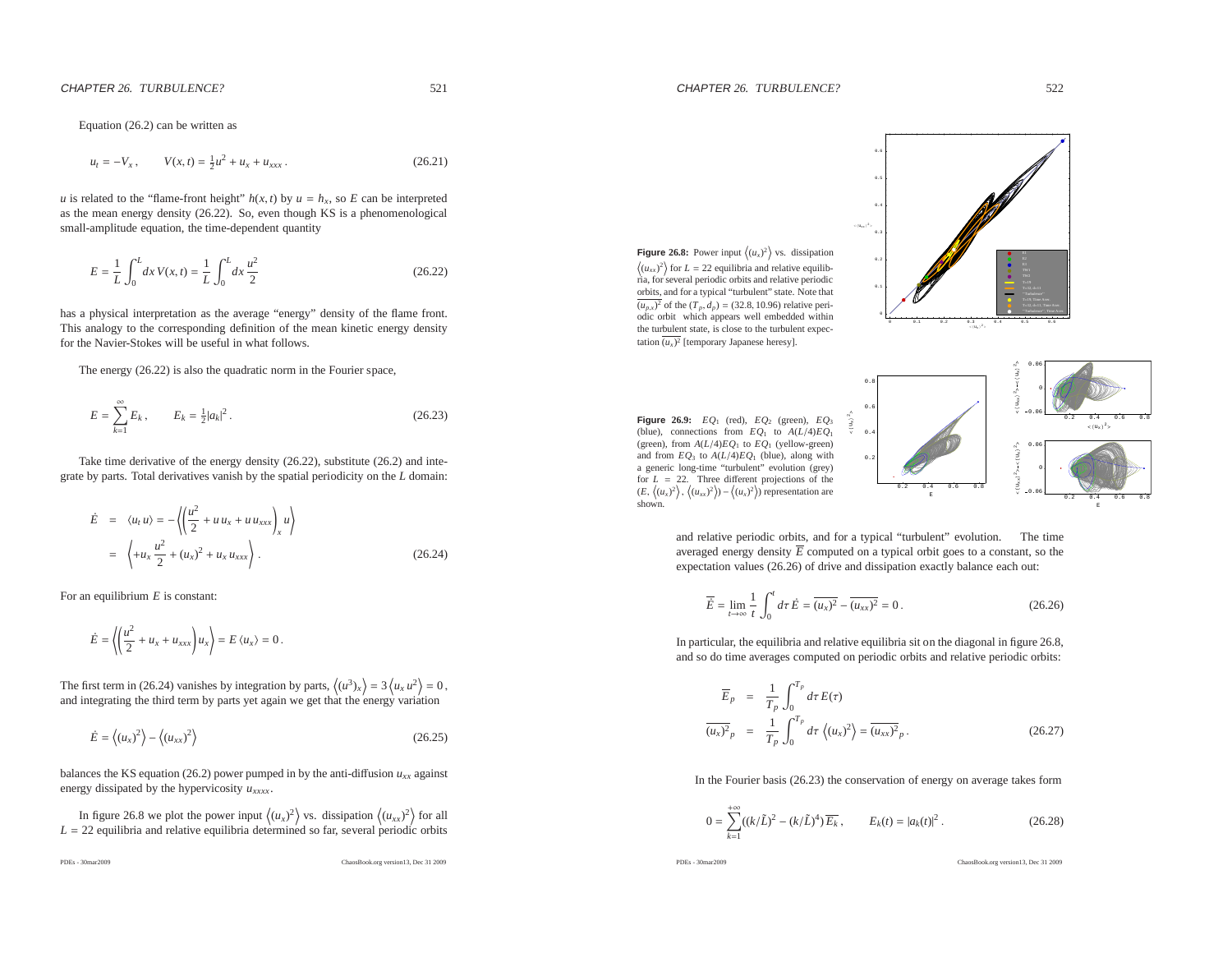## CHAPTER 26. TURBULENCE? 523

The large  $k$  convergence of this series is insensitive to the system size  $L$ ;  $E_k$  have to decrease much faster than  $1/(k/\tilde{L})^4$ . Deviation of  $E_k$  from this bound for small *k* determines the active modes. This may be useful to bound the number of equilibria, with the upper bound given by zeros of <sup>a</sup> small number of longwavelength modes.

# **Resum ´ e´**

### Turbulence is the graveyard of theories— Hans W. Liepmann

We have learned that an instanton is an analytic solution of Yang-Mills equations of motion, but shouldn't <sup>a</sup> strongly nonlinear field theory dynamics be dominated by turbulent solutions? How are we to think about systems where everyspatiotemporal solution is unstable?

Here we think of turbulence in spatially extended systems in terms of recurrent spatiotemporal patterns. Pictorially, dynamics drives <sup>a</sup> given spatially extended system through <sup>a</sup> repertoire of unstable patterns; as we watch <sup>a</sup> turbulent systemevolve, every so often we catch <sup>a</sup> glimpse of <sup>a</sup> familiar pattern:



For any finite spatial resolution, the system follows approximately for <sup>a</sup> finite time <sup>a</sup> pattern belonging to <sup>a</sup> finite alphabet of admissible patterns, and the long term dynamics can be thought of as <sup>a</sup> walk through the space of such patterns. Recasting this image into mathematics is the subject of this book.

The problem one faces with high-dimensional flows is that their topology is hard to visualize, and that even with <sup>a</sup> decent starting guess for <sup>a</sup> point on <sup>a</sup> periodic orbit, methods like the Newton-Raphson method are likely to fail. Methods chapter <sup>29</sup>that start with initial guesses for <sup>a</sup> number of points along the cycle, such as the multipoint shooting method of sect. 13.3, are more robust. The relaxation (or variational) methods take this strategy to its logical extreme, and start by <sup>a</sup> guess of not <sup>a</sup> few points along <sup>a</sup> periodic orbit, but <sup>a</sup> guess of the entire orbit. As these methods are intimately related to variational principles and path integrals, we postpone their introduction to chapter 29.

At presen<sup>t</sup> the theory is in practice applicable only to systems with <sup>a</sup> low intrinsic *dimension* – the minimum number of coordinates necessary to capture its essential dynamics. If the system is very turbulent (a description of its long timedynamics requires <sup>a</sup> space of very high intrinsic dimension) we are out of luck.

#### PDEs - 30mar2009

ChaosBook.org version13, Dec <sup>31</sup> <sup>2009</sup>

### **Commentary**

**Remark 26.1** Model PDE systems. The theorem on finite dimensionality of inertial manifolds of state space contracting PDE flows is proven in ref. [26.2]. The Kuramoto-Sivashinsky equation was introduced in refs. [26.3, 26.4]. Holmes, Lumley and Berkooz [26.6] <sup>o</sup>ffer <sup>a</sup> delightful discussion of why this system deserves study as <sup>a</sup> staging ground for studying turbulence in full-fledged Navier-Stokes equation. How good <sup>a</sup> description of <sup>a</sup> flame front this equation is not <sup>a</sup> concern here; suffice it to say that such model amplitude equations for interfacial instabilities arise in <sup>a</sup> variety of contexts - see e.g. ref. [26.7] - and this one is perhaps the simplest physically interesting spatiallyextended nonlinear system.

For equilibria the *<sup>L</sup>*-independent bound on *<sup>E</sup>* is <sup>g</sup>iven by Michelson [26.8]. The best current bound[26.9, 26.10] on the long-time limit of *<sup>E</sup>* as <sup>a</sup> function of the system size *<sup>L</sup>* scales as  $E \propto L^{3/2}$ .

The work described in this chapter was initiated by Putkaradze's 1996 term project(see ChaosBook.org/extras), and continued by Christiansen Cvitanović, Davidchack, Gibson, Halcrow, Lan, and Siminos [26.5, 26.11, 26.12, 29.16, 29.15, 26.14, 26.15, 26.13].

#### **Exercises**

#### 26.1. **Galilean invariance of the Kuramoto-Sivashinsky equation.** for finite dimensional systems do not have smooth be-

(a) Verify that the Kuramoto-Sivashinsky equation isGalilean invariant: if  $u(x, t)$  is a solution, then  $v + u(x + 2vt, t)$ , with *v* an arbitrary constant velocity, i <sup>s</sup> also <sup>a</sup> solution.

(b) Verify that mean

$$
\langle u \rangle = \frac{1}{L} \int_{L} dx \, u
$$

is conserved by the flow.

- (c) Argue that the choice (26.5) of the vanishing meanvelocity,  $\langle u \rangle = 0$  leads to no loss of generality in calculations that follow.
- (d)[thinking is extra cost] Inspection of various "turbulent" solutions of Kuramoto-Sivashinsky equation reveals subregions of "traveling waves" with locally nonzero  $\langle u \rangle$ . Is there <sup>a</sup> way to use Galilean invariance locally, eventhough we eliminated it by the  $\langle u \rangle = 0$  condition?
- 26.2. **Infinite dimensional dynamical systems are not**smooth. Many of the operations we consider natural

exerPDEs - 22apr2007

havior in infinite dimensional vector spaces. Consider, as an example, a concentration  $\phi$  diffusing on R according to the diffusion equation

$$
\partial_t \phi = \frac{1}{2} \nabla^2 \phi \,.
$$

- (a) Interpret the partial differential equation as an infinite dimensional dynamical system. That is, writeit as  $\dot{x} = F(x)$  and find the velocity field.
- (b) Show by examining the norm

$$
\|\phi\|^2 = \int_{\mathbb{R}} dx \, \phi^2(x)
$$

that the vector field *<sup>F</sup>* is not continuous.

(c) Try the norm

 $\|\phi\| = \sup_{x \in \mathbb{R}} |\phi(x)|$ . *x*∈R

Is *<sup>F</sup>* continuous?

- (d) Argue that the semi-flow nature of the problem isnot the cause of our difficulties.
- (e) Do you see <sup>a</sup> way of generalizing these results?